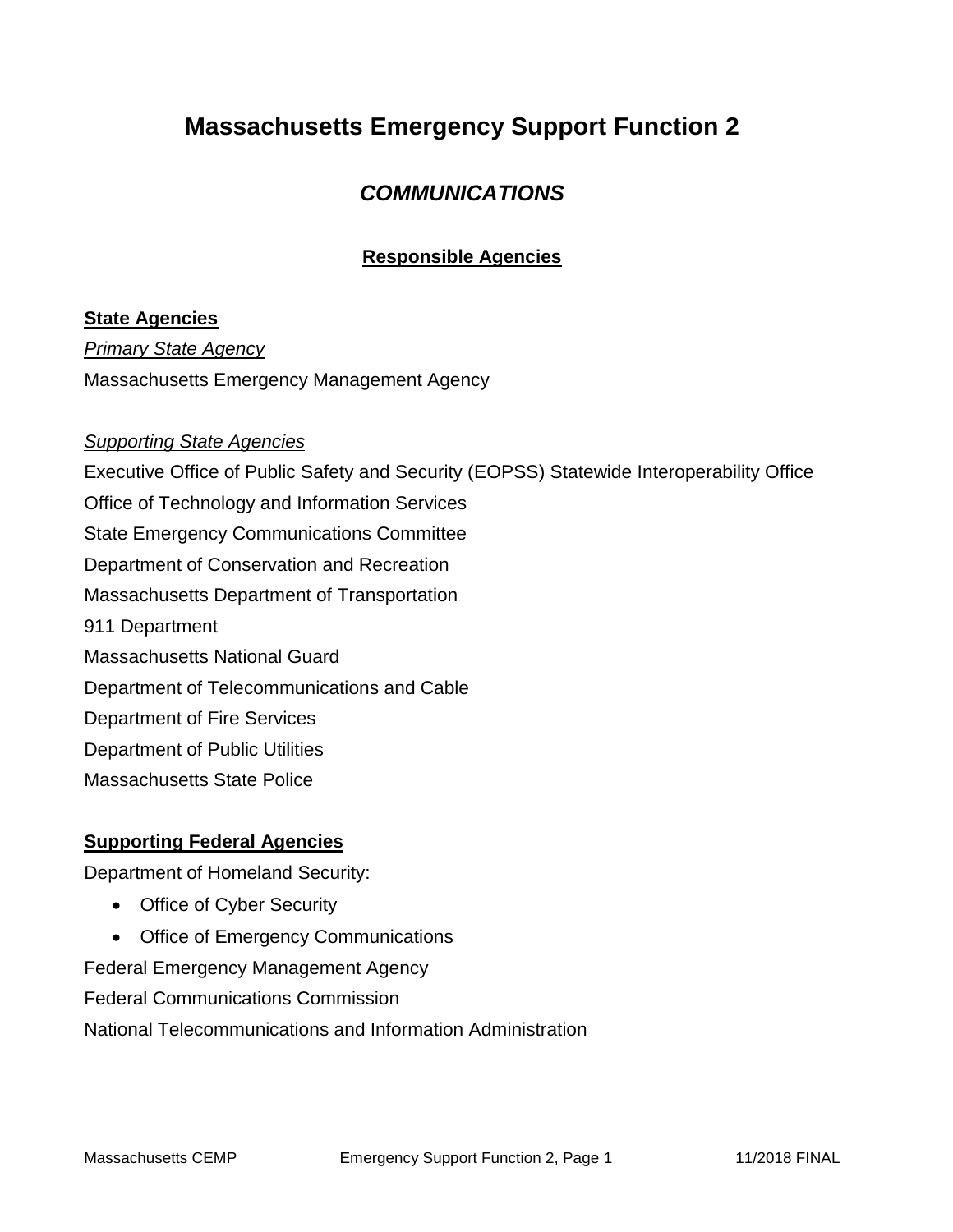### **Supporting Organizations**

Auxiliary Communications Services (ACS) Verizon Verizon Wireless Comcast AT&T Sprint T- Mobile Motorola Solutions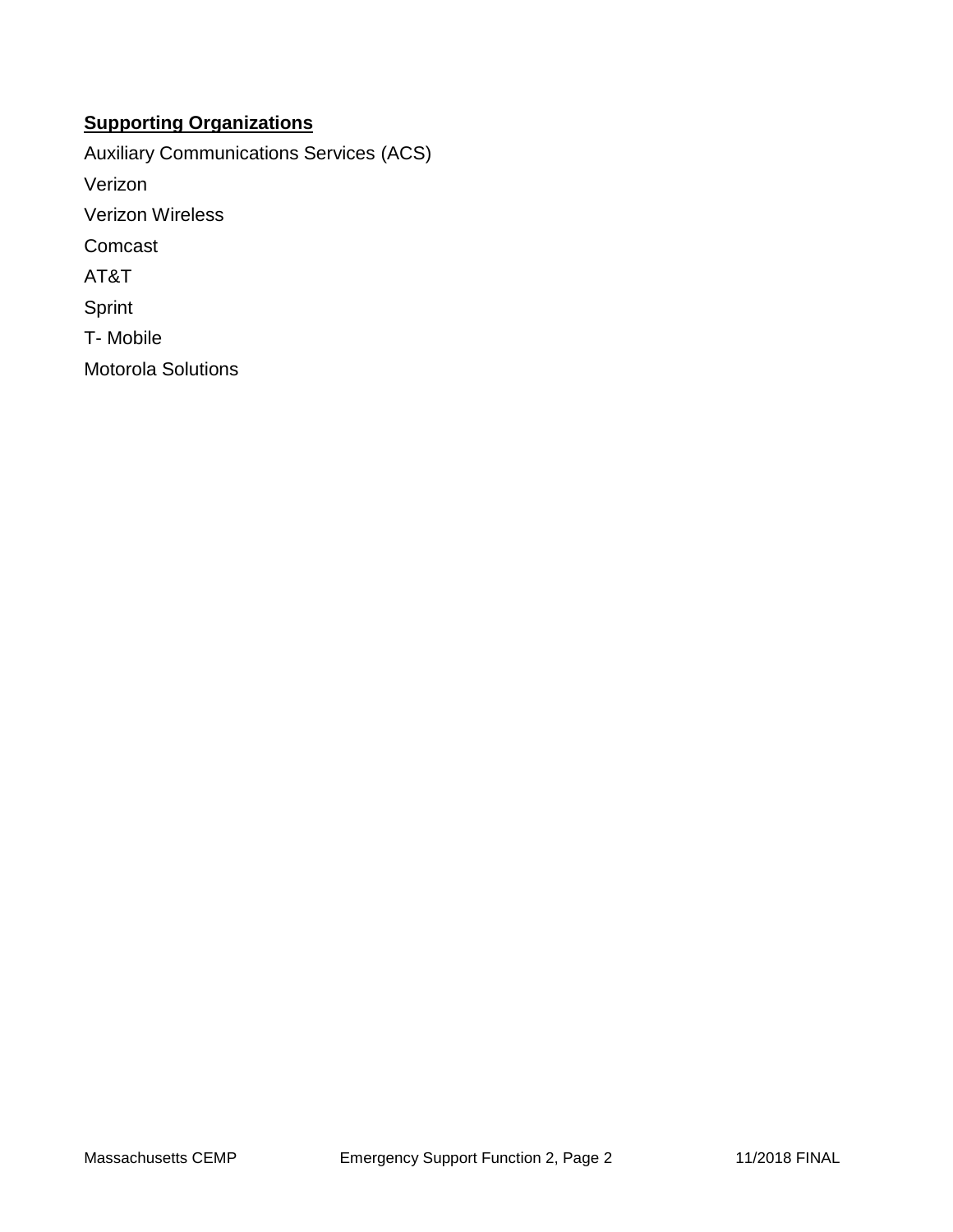# **1.0. INTRODUCTION**

## **1.1. Purpose**

Massachusetts Emergency Support Function 2 (MAESF-2) *Communications* provides a framework for coordination and cooperation across agencies regarding communications needs, issues, and activities before, during, and after a disaster or emergency in the Commonwealth. In addition, this annex details how the Commonwealth will provide communications support and assistance to local jurisdictions in the event local needs exceed available resources during an emergency.

# **1.2. Scope**

This annex is applicable to agencies and departments within the Commonwealth, as well as affiliated MAESF-2 partners with a role in supporting MAESF-2 related activities in response to a disaster. The objectives of MAESF-2 include the following:

- Establish a framework for state-level emergency communications preparedness, mitigation, response, and recovery activities. These activities will use information gathered and applied during critical response operations as the basis for determining the severity and intensity of the disaster, the affected geographic area, and potential unmet needs of the affected population.
- Coordinate communications equipment and service assets of state agencies, volunteer groups, the telecommunications industry, and the federal government to ensure emergency response and recovery functions are successful.
- Bring together an interagency team consisting of federal, state, regional, and local government and non-government partners to share information and coordinate activities regarding MAESF-2 requests for assistance in a manner ensuring consistency with established state MAESF-2 policies and procedures.
- Provide situational awareness and expertise on the status of MAESF-2 requests for assistance in Massachusetts and neighboring states.
- Provide resources to support MAESF-2 activities across the Commonwealth in an emergency or disaster.

## **1.3. Policies**

- This annex supports and does not supplant existing local, state, or federal communications plans or policies.
- Local communications assets will remain in the control of the respective jurisdiction.
- State assistance provided to cities and towns may consist of personnel, equipment, materials and supplies, and/or subject matter expertise.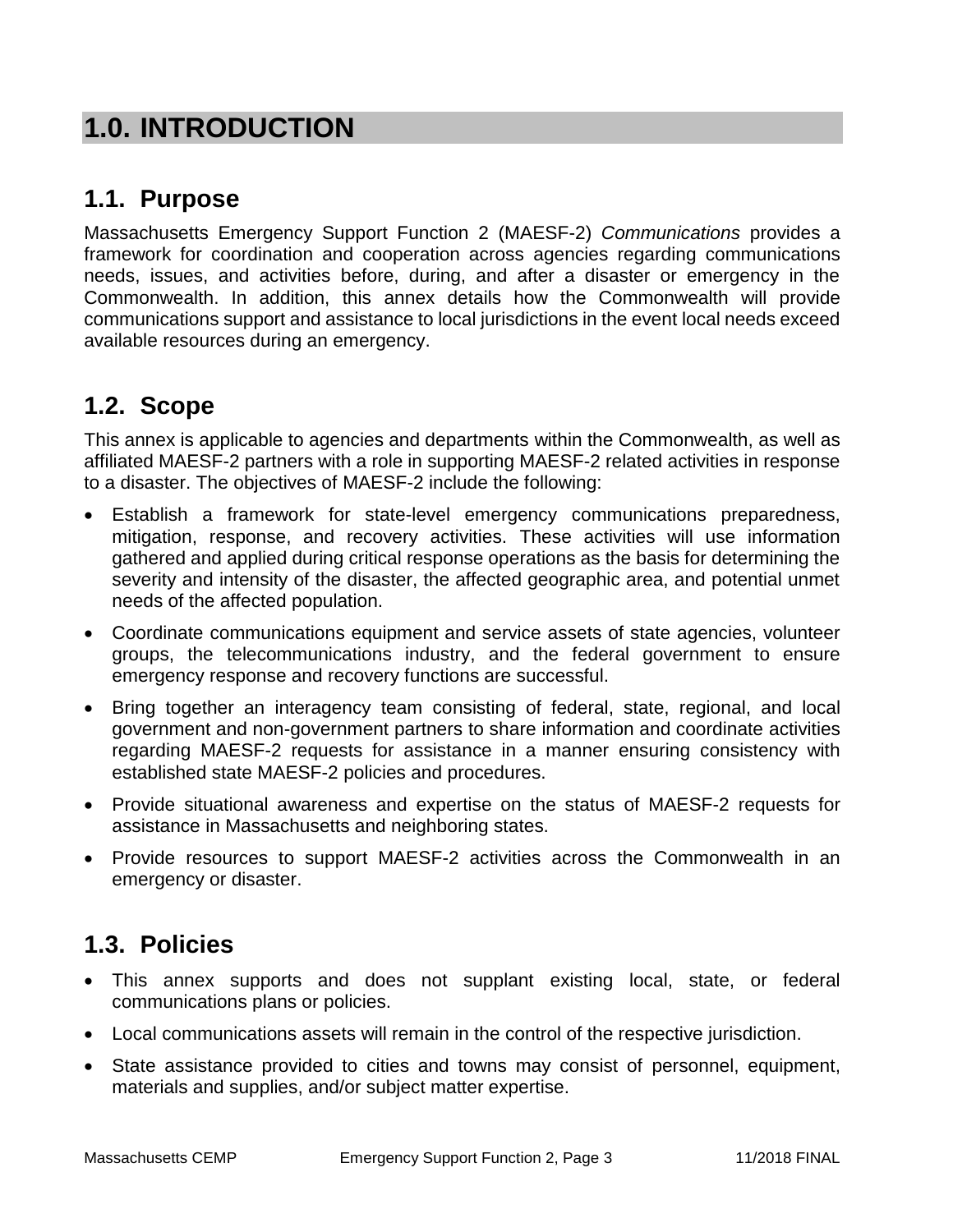- State assistance will be prioritized in the following manner:
	- 1. Life safety, including evacuation of individuals from at-risk areas.
	- 2. Restoration of critical infrastructure to support emergency response, including power restoration.
	- 3. Commodities movement and distribution.
- State support is tailored based on the type, extent, and duration of the incident, determined long-term recovery period, and the availability of state resources. MAESF-2 facilitates the identification, coordination, and use of communications resources to support long-term recovery.

# **2.0 SITUATION AND ASSUMPTIONS**

## **2.1. Situation**

Disasters, large scale planned events or emergency incidents impacting the Commonwealth may severely affect telecommunications networks and transmission facilities. Coordination of all available MAESF-2 assets, including those with state agencies, local governments, non-government agencies, and the telecommunications industry, will be needed to restore communications in affected areas.

## **2.2. Planning Assumptions**

- Local governments have emergency management communications resources, plans, and procedures already in place.
- Most incidents that require communications assets are local in scope and can be addressed by local or state agencies, and private businesses, as part of normal day-today operations using resources already available to them.
- When an incident occurs, local governments will use their own response resources first, supplemented as needed by resources available through mutual aid or private sector contracts. Local governments will request state assistance only when its ability to respond to the incident exceeds, or is expected to exceed, their own capacity.
- Local communications facilities, resources, and assets will likely be damaged or destroyed as a result of a disaster. Coordinated assistance from the state may be needed to restore communications.
- State agencies with MAESF-2 responsibilities have developed internal emergency plans and procedures.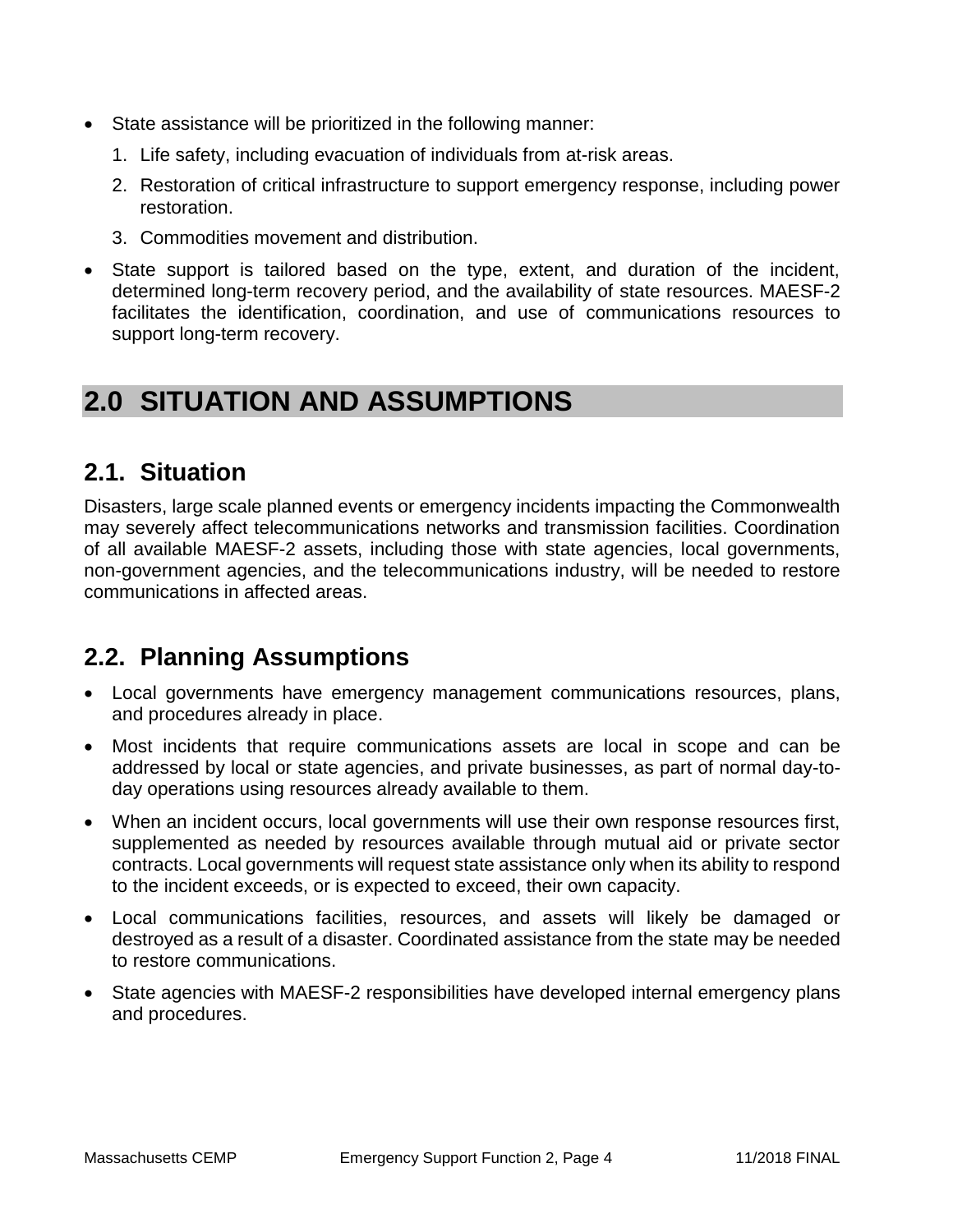- The state has resources and expertise that can be used to supplement local efforts. Federal assistance may be requested to support state and local efforts if an incident exceeds state and local capabilities.
- Depending on the magnitude of the incident, resources from other states or the federal government may not be available for use in Massachusetts for as long as 72 hours after the incident occurs.

# **3.0. CONCEPT OF OPERATIONS**

## **3.1. General**

This annex will be activated at the direction of the MEMA Director or his/her designee when there is potential for or an actual disaster situation impacting communications or requiring MAESF-2 resources. MEMA will notify the primary agency at the time of SEOC activation to provide overall coordination of MAESF-2. The primary agency will designate a lead Communication Coordinator (COMC) to report to the State Emergency Operations Center (SEOC) for coordination and implementation of communications-related requests for assistance.

The COMC, or designee, will staff a MAESF-2 workstation at the time of SEOC activation to provide overall coordination of MAESF-2 activities. As needed, all other agencies with responsibilities under MAESF-2 will serve as support agencies. The COMC will provide direction to and work in conjunction with the support agencies to cohesively coordinate the activities of MAESF-2.

MAESF-2 will report directly to the SEOC Operations Section with an indirect report to the SEOC Planning Section. Depending on the size, scope, and complexity of the incident, the SEOC organizational chart may be expanded, to ensure proper Span of Control is maintained. To accommodate this, the ESFs may be aligned in appropriate Branches, with similar MAESF's grouped together. In this scenario, MAESF-2 will be organized under the Infrastructure Branch, together with MAESF's 1, 3, 12, and 17.

## **3.2. Organization**

- All personnel and activities associated with MAESF-2 will operate under the Incident Command System.
- MEMA has been designated the primary agency for MAESF-2.
- Each agency supporting MAESF-2 will be tasked with providing 24-hour staffing representation for as long as necessary. MAESF-2 staff should be able to serve as a representative for their agency at the SEOC to support MAESF-2 activities, and have the capability and authority to reach back to their agency to request resources and obtain necessary information to support the response to the incident.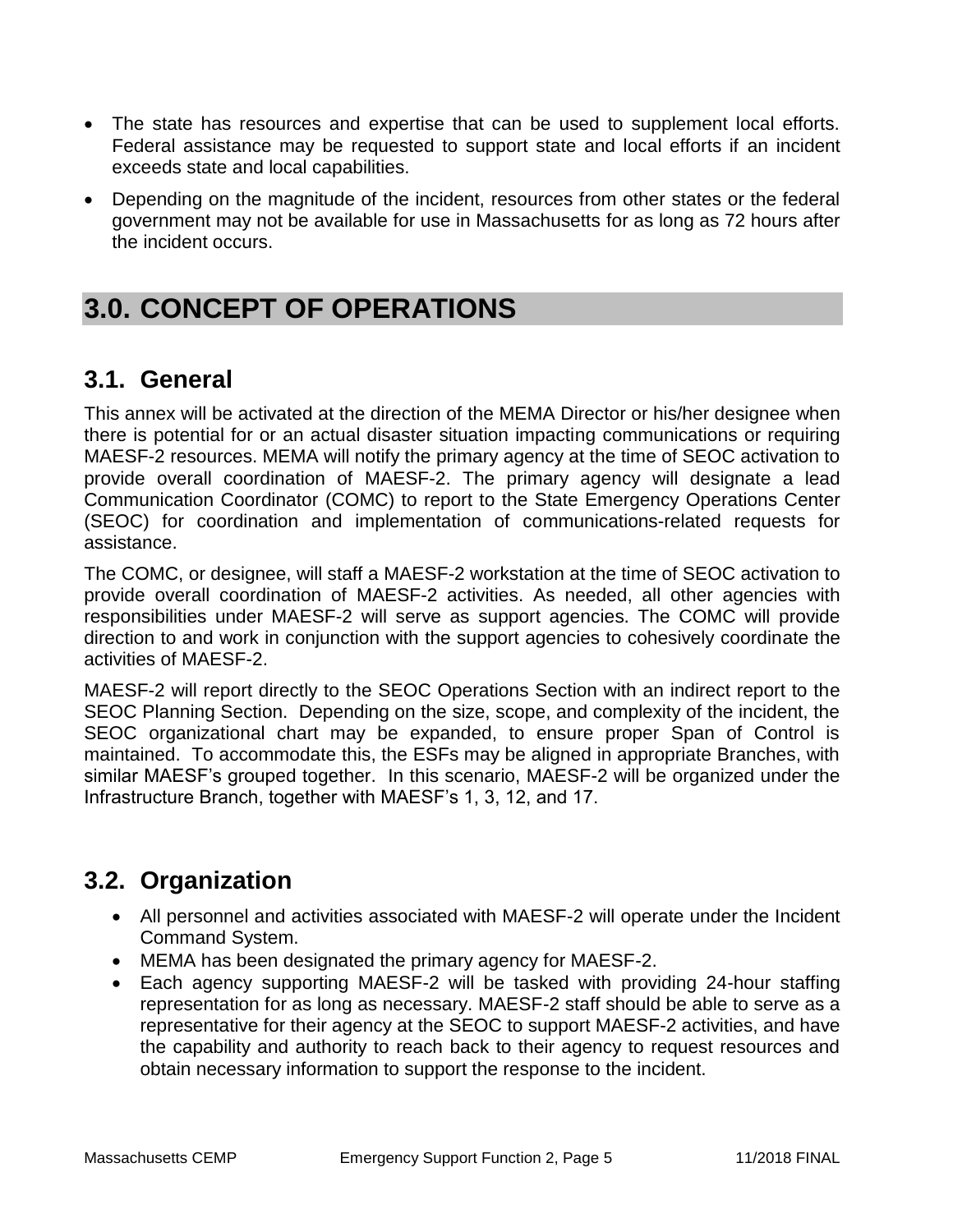Support agencies, including amateur radio and private businesses, will assist the primary agency with maintaining communication service for emergency response and recovery efforts. These entities will constitute the base for providing MAESF-2 assistance to local government following a major disaster or emergency.

## **3.3. Notification**

In the event of an emergency or disaster, responsible agencies will be notified by MEMA. The SEOC Manager, in consultation with the Communications Manager, will identify needed support for MAESF-2 and take the necessary steps to ensure that appropriate agencies are activated or placed on standby, as needed. All support agencies and organizations will be notified and expected to provide appropriate 24-hour representation as needed, in accordance with Massachusetts Executive Order 144. Designated agency representatives shall have the capability and authority to reach back to their own agency to request resources and obtain necessary information to support the response to the incident. The agencies designated to report to the SEOC will notify their agency personnel of the impending or actual event.

# **3.4. Activities**

Responsible agencies for MAESF-2 should conduct the following actions:

### **a. Prevention Actions**

- Ensure procedures and program/contact information are up-to-date. Discuss lessons identified from incidents and exercises, and explore creative ways to leverage resources.
- Communicate and share information across agencies with MAESF-2 responsibilities.
- Collaborate and coordinate on MAESF-2 related prevention initiatives.
- Identify MAESF-2 issues and collaborate to develop or recommend protocols, procedures, and policies to prevent or mitigate their effects.

### **b. Preparedness Actions**

- MEMA will convene regular meetings of MAESF-2 stakeholders to review and update this annex.
- Develop and maintain internal agency operational plans and procedures, resource directories, and emergency contact lists to support MAESF-2 activities.
- Ensure procedures are in place to access information and quickly notify personnel in support of this plan.
- Complete appropriate training.
- Ensure all support agencies have pre-designated staff available to support this annex and SEOC operations.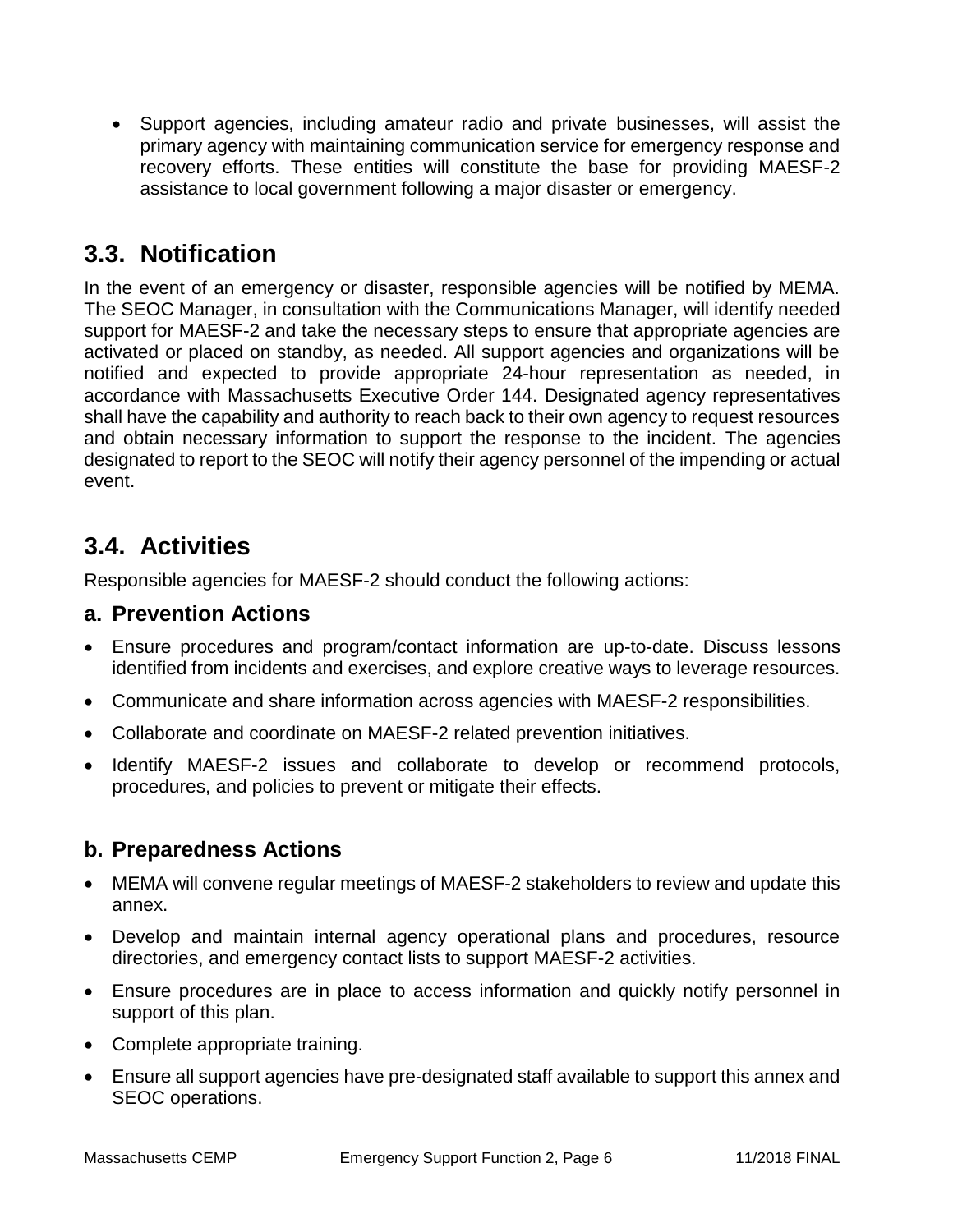- Ensure that MAESF-2 stakeholders notify MEMA of staff changes.
- Ensure that new MAESF-2 staff are properly trained.
- Participate in exercises and training in order to test, validate, and provide practical experience for MAESF-2 personnel on this annex and related procedures.
- Develop coordination mechanisms, strategies, and requirements for post-incident assessments, plans, and activities that are scalable to incidents of varying types and magnitudes.
- Conduct after action discussions of prior MAESF-2 efforts and other studies to improve future operations.
- Develop long-term MAESF-2 strategies and plans in coordination with other relevant departments and agencies to address key MAESF-2 issues regarding catastrophic incidents.
- Develop plans, procedures, and guidance delineating appropriate agency participation and available resources, that take into account the differing technical needs and statutory responsibilities.

### **c. Response Actions**

#### **Pre-Impact**

Upon receiving notification to report to the SEOC in preparation of an incident, MAESF-2 agencies and organizations will complete the following actions commensurate with emergency priorities within the state and based on the availability of resources:

- Provide appropriate representative(s) to the SEOC to support MAESF-2 pre-incident planning activities.
- Obtain MAESF-2 related status reports, and keep the SEOC informed of progress of assigned tasks.
- Notify the appropriate points of contact at each respective agency and organization to pre-position resources and response personnel as needed.
- Review existing plans and procedures.
- Verify available resources and provide this information to the SEOC Operations Section.
- Ensure decision makers from respective MAESF-2 agencies are kept informed of the situation.
- Test MAESF-2 systems.
- Verify MAESF-2 capabilities and report this information on a regular basis to the SEOC Operations Section.
- Coordinate with other MAESFs in anticipation of projected MAESF-2 related needs and coordinate appropriate response efforts. Coordinate with communities to enhance communications capabilities.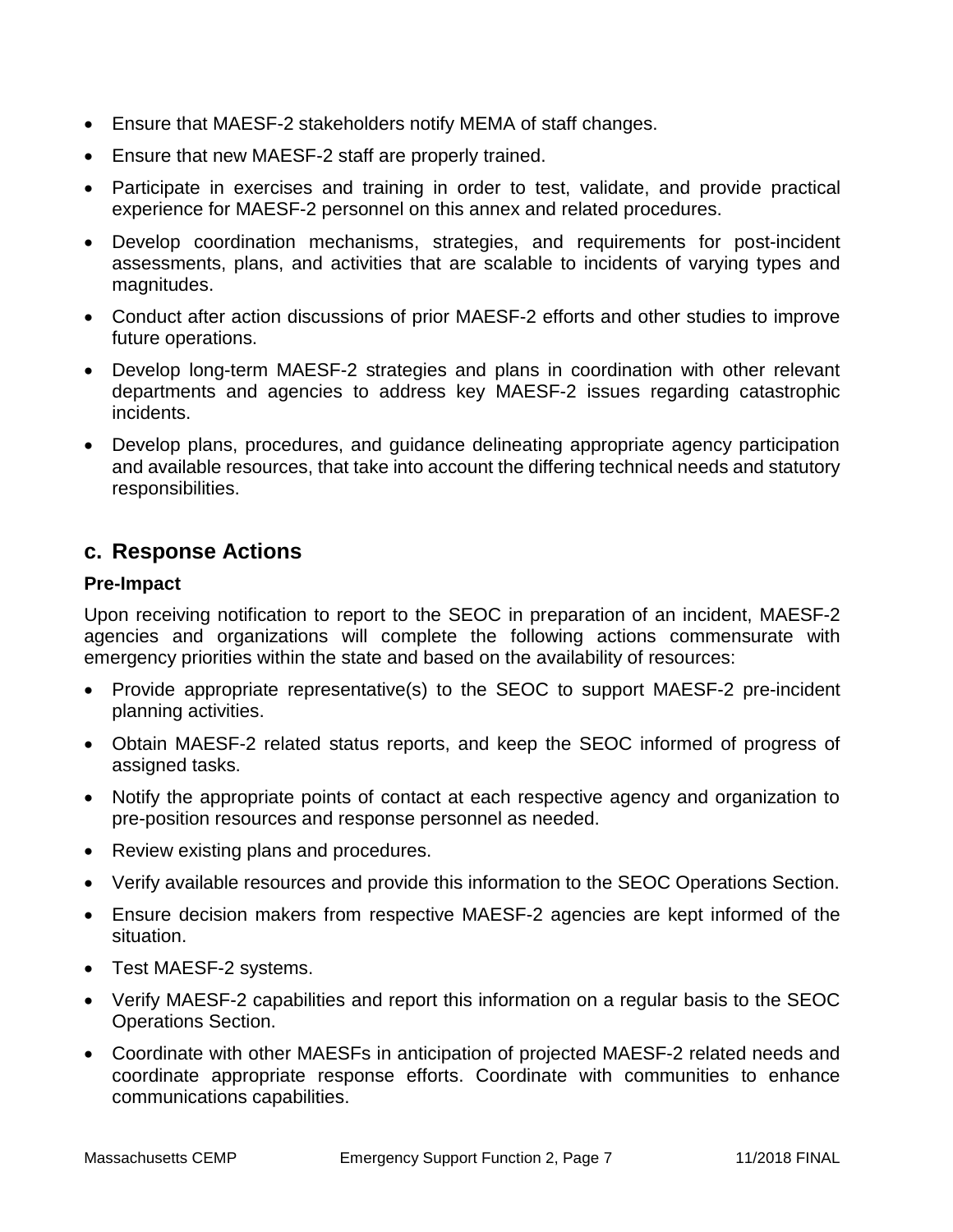- Remain informed of plans and actions of commercial carrier companies to restore services. Provide a summary to the SEOC Operations Section.
- Implement predetermined agency specific cost accounting measures for tracking MAESF-2 personnel, equipment, materials, and other costs incurred during emergency response actions.
- Pre-position resources when state MAESF-2 resources are required. Coordinate the acquisition of equipment and deployment of equipment, personnel, and other resources when required.
- Use information provided by the SEOC for planning response actions.
- Coordinate with the Statewide Interoperability Coordinator as needed.
- Coordinate with Federal counterparts as needed.
- Coordinate with MAESF-12 *Energy* as needed.

#### **Initial Response**

- If agency has not already done so, provide appropriate representative(s) to the SEOC to support MAESF-2.
- Use information provided by the SEOC Planning Section to plan effective response actions.
- Monitor and maintain situational awareness and provide such information to the SEOC Planning Section.
- Identify and coordinate resources.
- Position resources at the nearest staging area(s), as needed.
- Coordinate MAESF-2 support to all government and volunteer agencies as needed.
- Coordinate with Federal ESF counterparts as needed.
- Coordinate with the Statewide Interoperability Coordinator as needed.
- Coordinate with Massachusetts Department of Public Utilities (MDPU) representative: lead for MAESF-12 *Energy* as needed regarding power restoration priorities. Reassess priorities and strategies in light of the most critical communications needs.
- Track committed resources and provide updates on these resources to the MAESF-2 desk at the SEOC.
- Prepare and process reports, using established procedures, giving attention to the production of after-action reports.
- Begin to compile recommendations for after-action reports and other reports as needed.

#### **Continuing Response**

- Continue to coordinate resources to support requests.
- Conduct ongoing re-assessment of priorities and strategies to meet the most critical needs.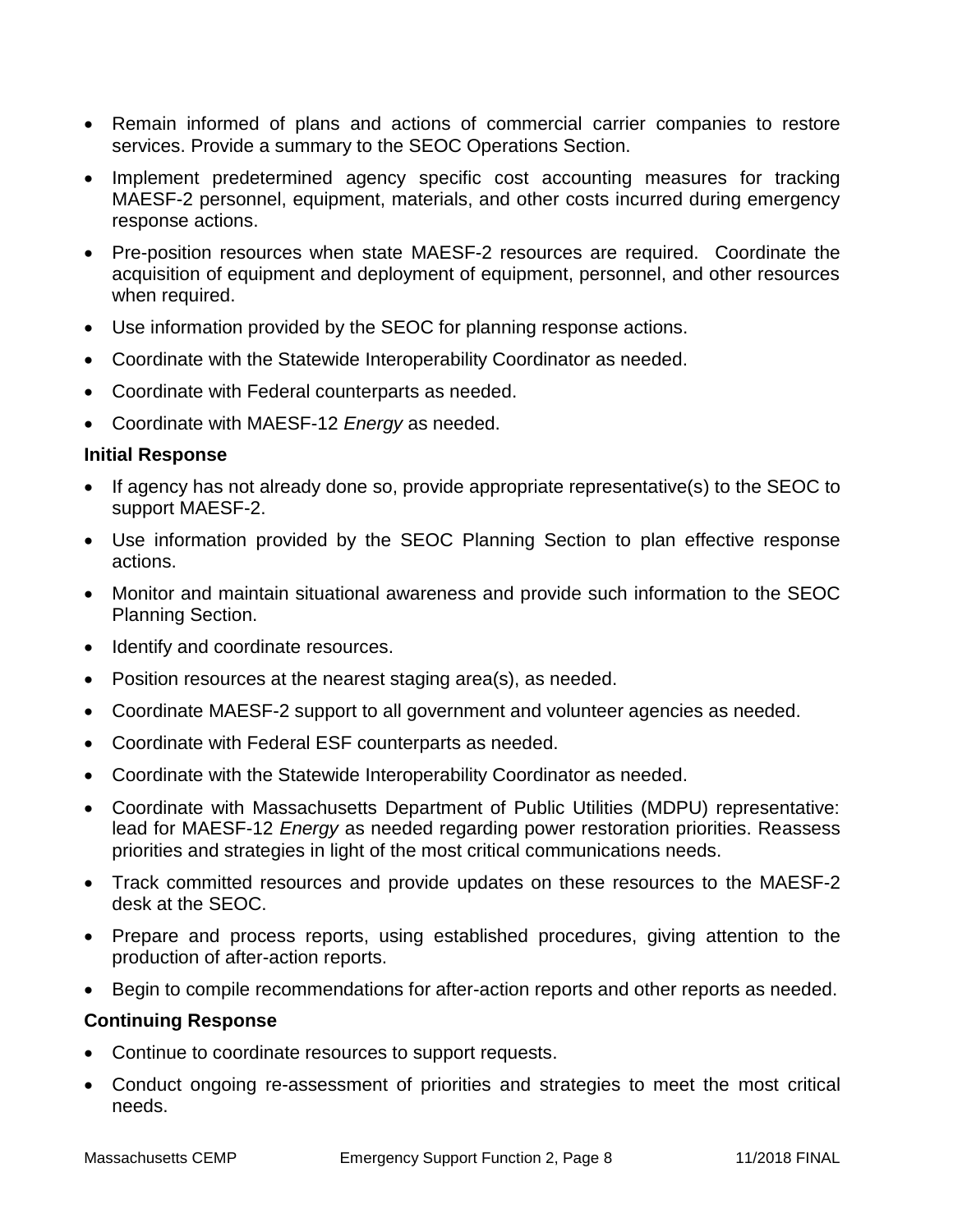- Coordinate with other MAESFs as appropriate to anticipate projected MAESF-2 needs and/or coordinate appropriate response efforts.
- Provide information to the Planning Section as needed to inform Situational Awareness Statements and the SEOC Roster.
- Coordinate with the Statewide Interoperability Coordinator as needed.
- Coordinate with MDPU representative lead for MAESF-12 *Energy* as needed regarding power restoration priorities.
- Draft recommendations for after-action reports and other reports as appropriate.

### **d. Recovery Actions**

- Coordinate replacement and restoration of damaged or destroyed communications equipment and facilities in the affected areas.
- Coordinate with all support agencies to ensure adequate cost accounting measures are being used, and summary reports are generated and shared with the SEOC.
- Coordinate with support agencies to ensure financial tracking of all deployed assets and adequate cost accounting measures are being used. Generate summary reports and share with the SEOC.
- Coordinate with MDPU representative lead for MAESF-12 *Energy* as needed regarding power restoration priorities.
- Participate in after-action reviews.

### **e. Mitigation Actions**

- Identify potential MAESF-2 issues and collaborate to develop or recommend plans, protocols, procedures, and policies to prevent or mitigate their effects.
- Conduct assessments of MAESF-2 capabilities to identify potential resource shortfalls.
- Develop plans to mitigate identified shortfalls of resources.
- Convene interagency meetings to develop an incident-specific action plan delineating specific agency participation to support local mitigation activities.

# **4.0. RESPONSIBILITIES**

# **4.1. MAESF-2 Primary Agency Responsibilities**

- Regularly meet and coordinate with MAESF-2 supporting agencies, to:
	- Maintain a list of critical contacts, noting any changes to MEMA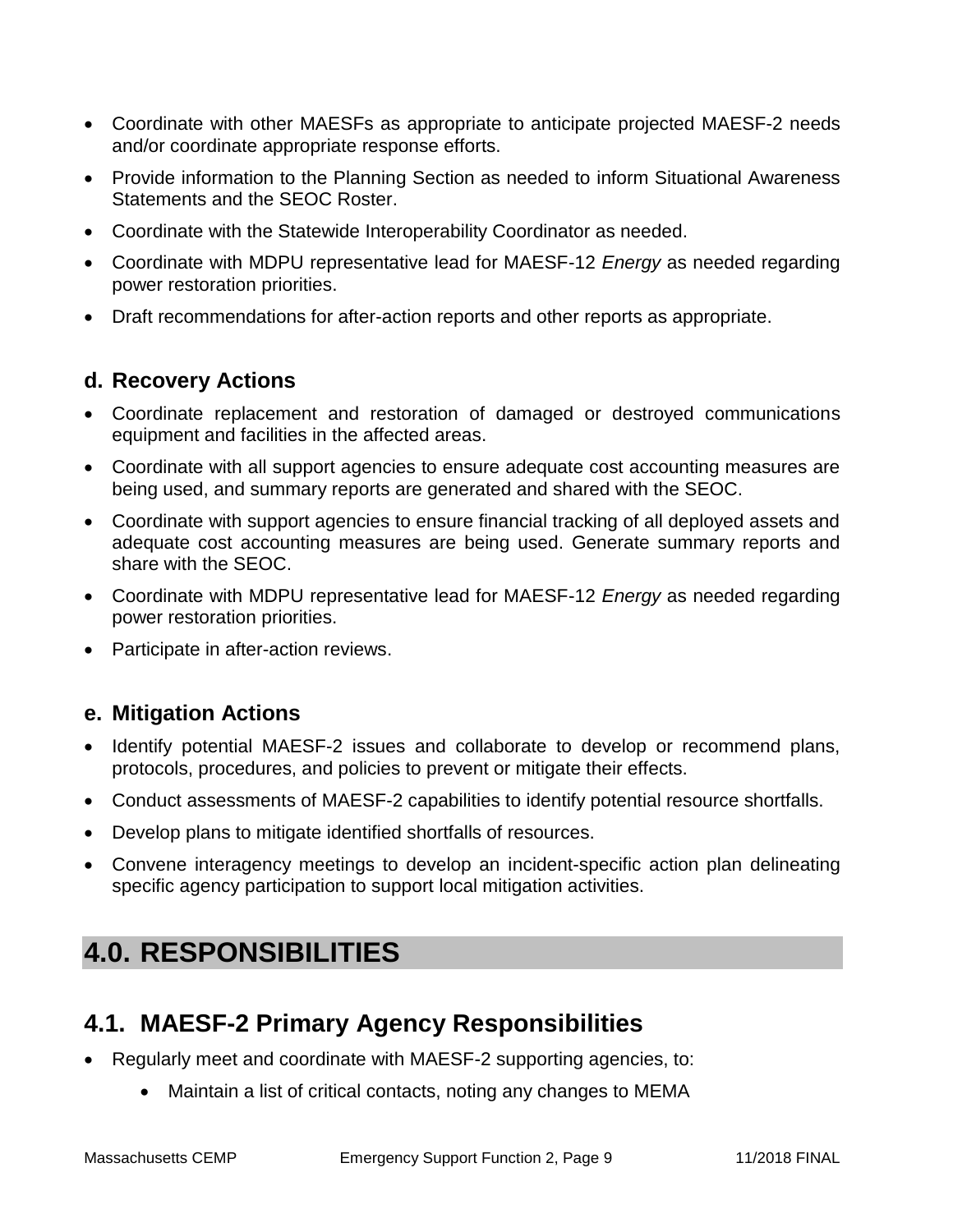- Maintain a list of ESF-specific assets which could be deployed during an emergency
- Maintain the ESF-2 Toolkit
- Report any unmet needs to MEMA
- Maintain Situational Awareness, monitor weather conditions, and ensure a state of readiness for the ESF.
- As needed, pre-stage resources to support MAESF-2 requirements.
- Staff the MAESF-2 workstation at the SEOC.
- Identify and coordinate MAESF-2 staffing requirements at the SEOC.
- Coordinate with other MAESFs to supplement local and state MAESF-2 resources.
- Coordinate the assessment, replacement or restoration of damaged or destroyed communications, equipment, infrastructure and facilities in affected areas.
- Coordinate with all support agencies to ensure adequate cost accounting measures are being used, and summary reports are being generated and shared with the SEOC.
- Coordinate the communications capabilities of all MAESFs to adequately meet their needs.
- Provide information for SEOC Rosters and Situational Awareness Statements to the SEOC Planning Section.
- Provide regular updates on ongoing MAESF-2 operations to the SEOC Operations and Planning Sections.
- While Primary Agencies are designated in advance, this may be subject to change during an SEOC Activation, dependent on the specific circumstances and needs of the incident, and therefore the agency most appropriate to take the primary assignment.

### **a) Massachusetts Emergency Management Agency**

- Provide communications support as needed to requesting agencies and authorities, to maintain interoperability.
- Support interoperability requests, for the use of radio channels, or radio equipment when requested.
- Support the deployment of MEMA Communications Staff and Equipment, ensuring effective use of assets in the field.

## **4.2. MAESF-2 Supporting Agency Responsibilities**

- Report to the SEOC as directed. Coordinate with the MAESF-2 desk at the SEOC regarding available MAESF-2 assets to include assets located at headquarters, district, region, or other affiliated offices statewide.
- Commit agency resources as needed.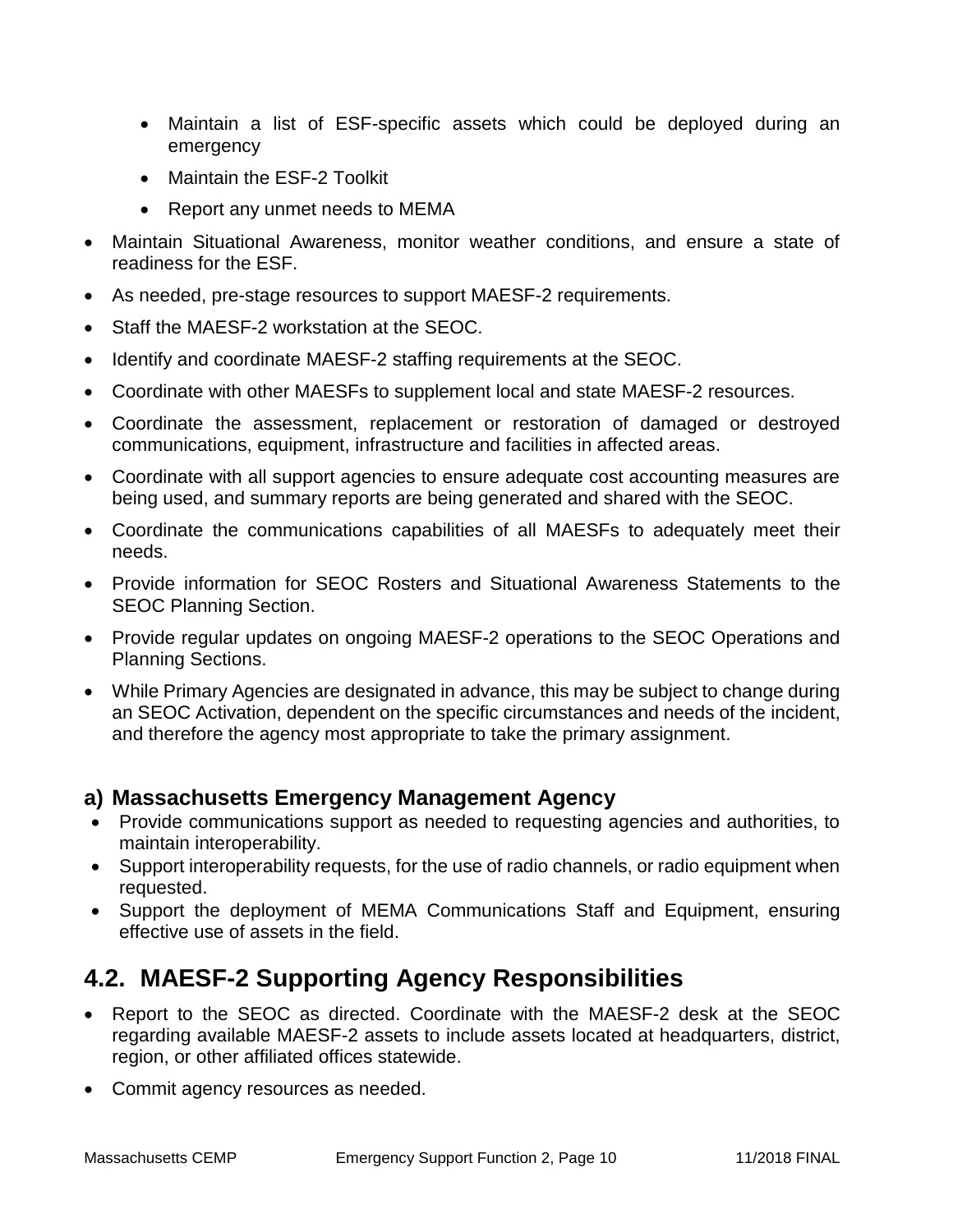Develop written procedures to implement the responsibilities outlined in the Massachusetts Comprehensive Emergency Management Plan (CEMP).

### **a. Massachusetts National Guard**

Provide temporary telecommunications equipment and personnel support as needed.

### **b. Auxiliary Communications Service (ACS)**

• Provide auxiliary links between local response agencies, emergency shelters, MEMA Regional Emergency Operation Centers (REOCs), the SEOC, state agencies, private and volunteer organizations, and local elected officials.

### **c. Department of Telecommunications and Cable (DTC)**

- DTC and their coordinating partners will monitor the following:
	- o Telecommunications and cable operator restoration of services.
	- o Pre-emergency mitigation activities.
	- o Response to outages.
- Assist the state with technical expertise, impact assessments, and emergency communications capabilities.

## **d. Massachusetts State Police (MSP)**

- Maintain the Commonwealth's statewide 800 MHz public safety radio system (utilized by many state and local agencies for primary, secondary and interoperable communications).
- Provide backhaul for the 800 MHz radio system and other agencies utilizing microwave equipment and Telco circuits.

## **e. Department of Fire Services (DFS)**

 Coordinate Mobile Communications Vehicle Equipment (MCVs) and support staff as needed.

### **f. Massachusetts Department of Transportation (MassDOT)**

• Provide communications assets to assist MAESF-2 in the event of an emergency.

### **g. Department of Conservation and Recreation (DCR)**

• Provide communications assets to assist MAESF-2 in the event of an emergency.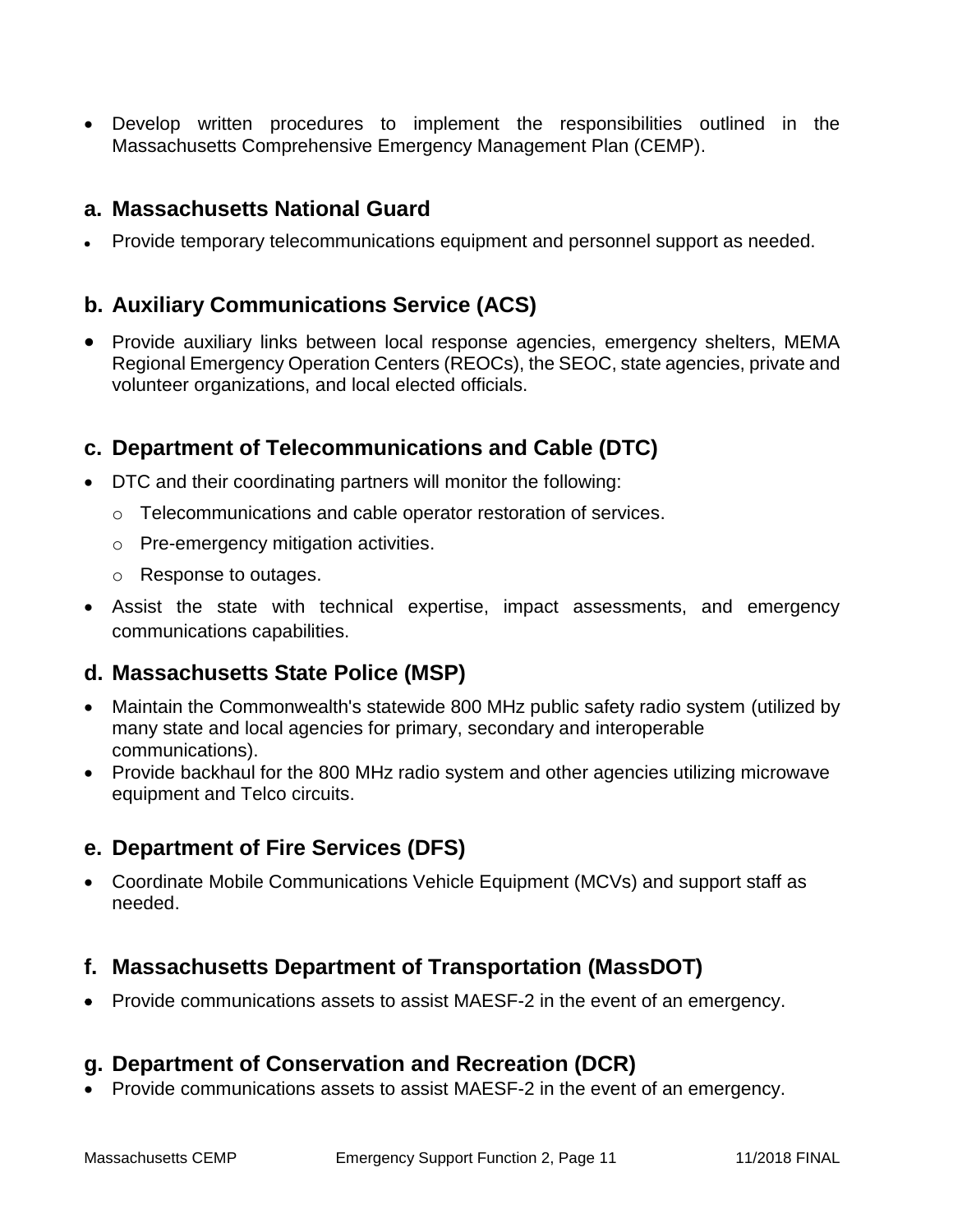## **h. EOPSS Statewide Interoperability Office**

- Coordination of interoperability resources.
- Coordination of statewide communications team.

## **4.3. Other Agencies**

Other agencies not explicitly named in this annex may have authorities, resources, capabilities, or expertise required to support MAESF-2 activities. These agencies may be requested to support MAESF-2 activities as needed.

# **5.0. ADMINISTRATION AND LOGISTICS**

## **5.1. Staffing**

All agencies with MAESF-2 responsibilities must designate at least one staff member to act as an SEOC liaison. This liaison should be knowledgeable about the resources and capabilities of their respective agencies and have access to the appropriate authorities for committing said resources and capabilities.

## **5.2. Mutual Aid**

The process for requesting mutual aid from entities either within or outside of Massachusetts is described in the "Mutual Aid" section of the State CEMP Base Plan.

## **5.3. Annex Review and Maintenance**

This annex will be updated every two years at a minimum, in accordance with the Emergency Management Program Administrative Policy, and will ensure that appropriate stakeholder input is incorporated into updates. Additionally, the annex will be reviewed following any exercise or activation of the plan that identifies potential improvements. Revisions to this annex will supersede all previous editions and will be effective immediately.

# **6.0. AUTHORITIES, RESOURCES, AND REFERENCES**

## **6.1. Authorities**

See Authorities section of the State CEMP Base Plan.